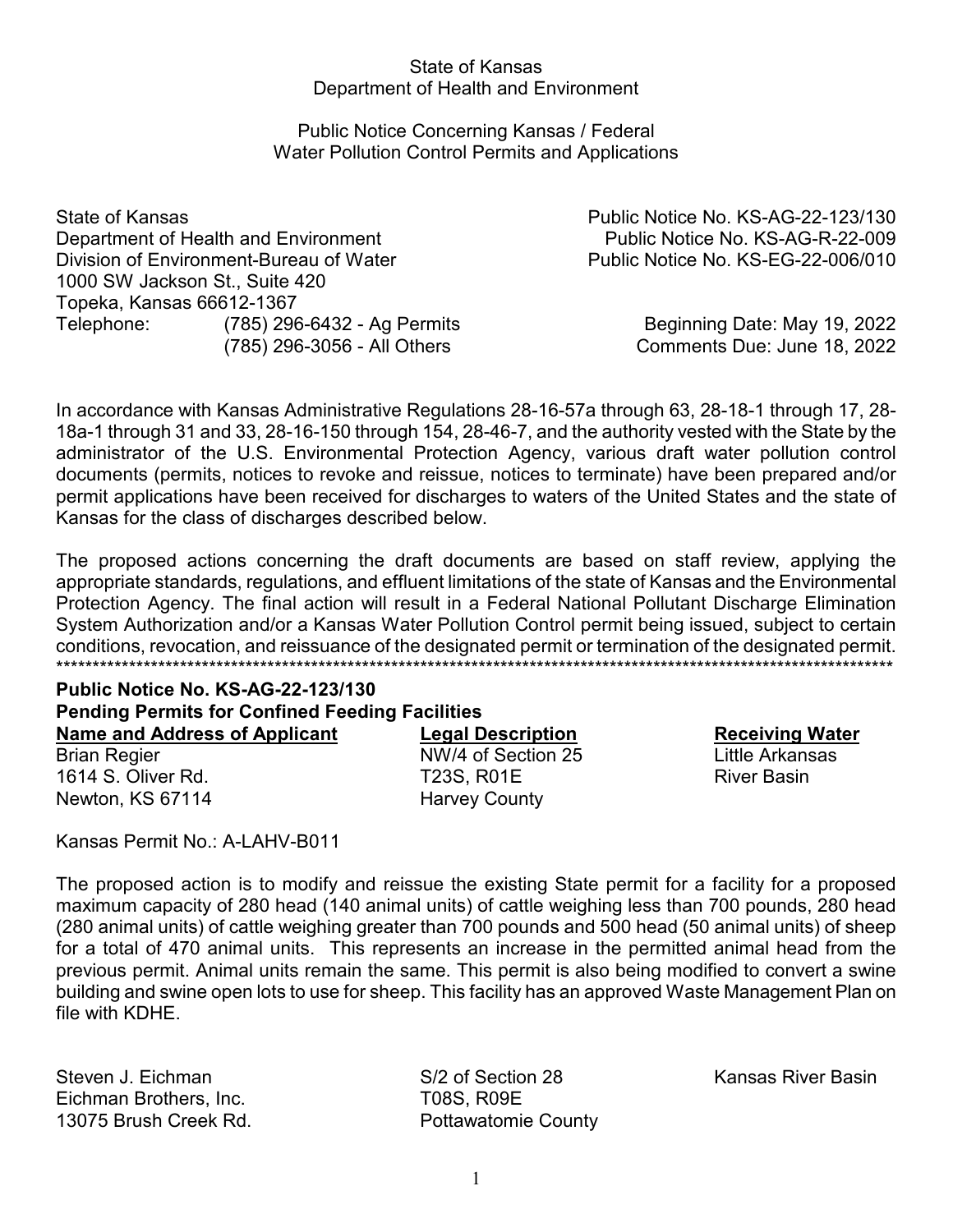Westmoreland, KS 66549

Kansas Permit No.: A-KSPT-S021

The proposed action is to reissue an existing State permit, with a previously-approved expansion, for an existing facility with a maximum capacity of 600 head (240 animal units) of swine greater than 55 pounds and 4,800 (480 animal units) of swine 55 pounds or less; for a total of 720 animal units. The proposed expansion consists of the addition of an enclosed nursery building There will be no change in the operation or permitted number of animal units from the previous permit. This facility has an approved Waste Management Plan on file with KDHE.

Jennifer A. Gerety **NE/4 of Section 29** Kansas River Basin J-Six Enterprises, LLC – Schultejans Site T04S, R13E 887 O Road Nemaha County Goff, KS 66428

Kansas Permit No.: A-KSNM-S037

The proposed action is to reissue an existing State permit for an existing facility for 2,400 head (960 animal units) of swine more than 55 pounds. There will be no change in the operation or permitted number of animal units from the previous permit. This facility has an approved Waste Management Plan on file with KDHE.

Stan Kaiser Sexteen SE/4 of Section 21 Upper Arkansas Merlin Grimes Highway Pens T22S, R13W River Basin P.O. Box 307 Stafford County St. John, KS 67576

Kansas Permit No.: A-ARSF-B005

The proposed action is to reissue an existing State permit for an existing facility for 550 head (275 animal units) of cattle weighing 700 pounds or less. There will be no change in the operation or permitted number of animal units from the previous permit. This facility has an approved Waste Management Plan on file with KDHE.

Carmen Schmitt SW/4 of Section 30 Lower Arkansas Diamond Cattle Company T21S, R09W River Basin P.O. Box 47 Rice County Great Bend, KS 67530

Kansas Permit No.: A-ARRC-C005 Federal Permit No.: KS0092746

The proposed action is to approve an update to the Nutrient Management Plan (NMP) received for this existing facility currently permitted for 4,000 head (4,000 animal units) of cattle weighing greater than 700 pounds. The facility's NMP was updated to include a change in the application rate limitation for one field. The field's application rate limitation has become less restrictive than the previous NMP. There are no changes to the permit or in the permitted number of animal units. Only the updated portion of the Nutrient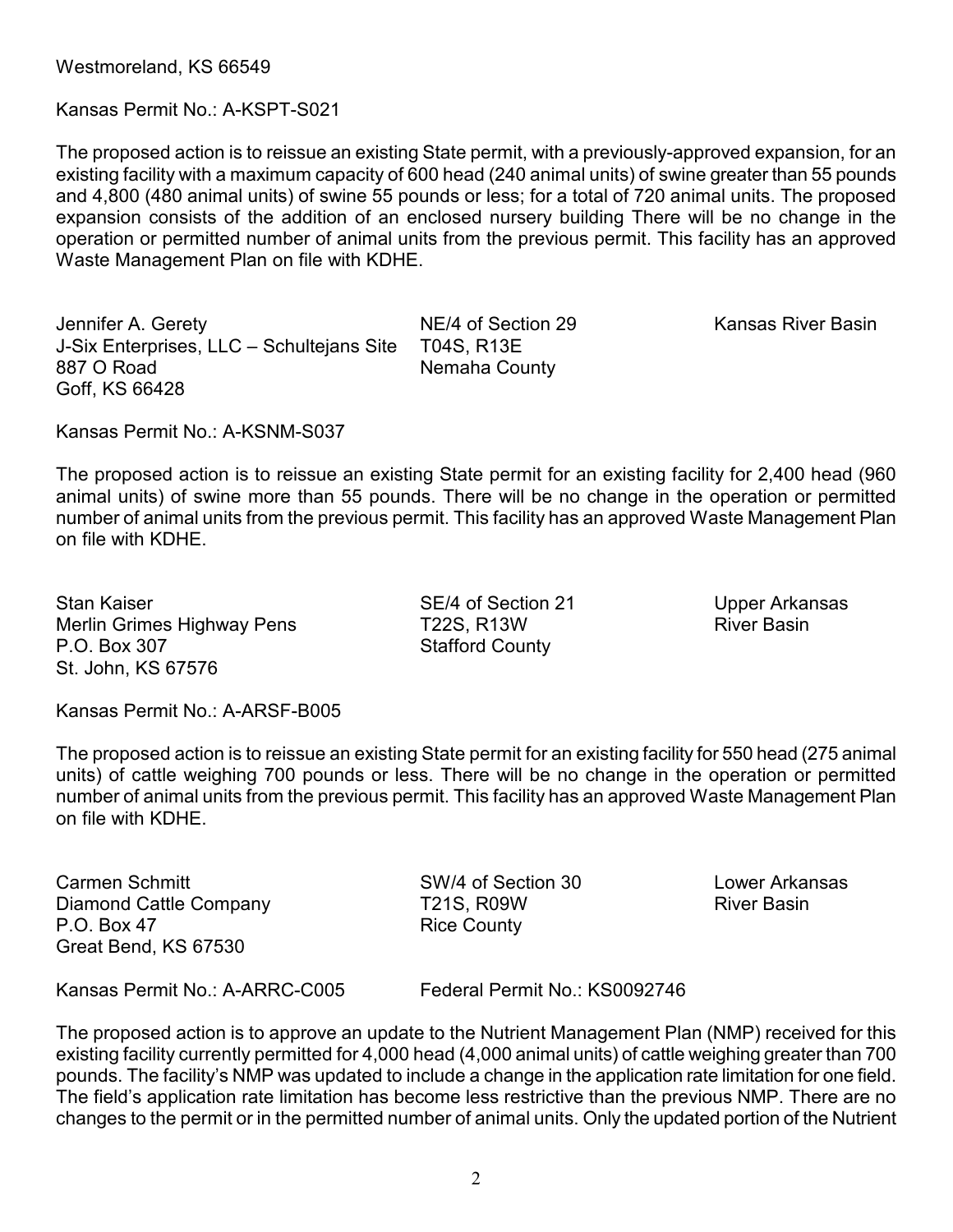Management Plan is subject to comment. This facility has an approved Nutrient Management Plan on file with KDHE.

Randy Fanshier **No. 2018** W/2 of Section 04 Upper Arkansas Fanshier Pork T21S, R13W River Basin 2008 NW 10<sup>th</sup> Ave. Stafford County Great Bend, KS 67530

Kansas Permit No.: A-UASF-H001 Federal Permit No.: KS0095281

The proposed action is to approve an update to the Nutrient Management Plan (NMP) received for this existing facility currently permitted for 3,600 head (1,440 animal units) of swine weighing greater than 55 pounds. The facility's NMP was updated to include a change in the application rate limitation for field one field. The field's application rate limitation has become less restrictive than the previous NMP. There are no changes to the permit or in the permitted number of animal units. Only the updated portion of the Nutrient Management Plan is subject to comment. This facility has an approved Nutrient Management Plan on file with KDHE.

Randy Fanshier **SW/4 of Section 35** Upper Arkansas Fanshier Pork – Sharp Site T20S, R13W River Basin 204 SE 70 Rd. Barton County Great Bend, KS 67530

Kansas Permit No.: A-UABT-H001 Federal Permit No.: KS0092096

The proposed action is to approve an update to the Nutrient Management Plan (NMP) received for this existing facility currently permitted for 4,000 head (1,600 animal units) of swine weighing greater than 55 pounds. The facility's NMP was updated to include a change in the application rate limitation for field two fields. The field's application rate limitations have become less restrictive than the previous NMP. There is also an addition of one new land application field. There are no changes to the permit or in the permitted number of animal units. Only the updated portion of the Nutrient Management Plan is subject to comment. This facility has an approved Nutrient Management Plan on file with KDHE.

| Box K Ranch, LLC<br>1663 Road 14<br>Hugoton, KS 67951 | NW/4 of Section 02<br><b>T33S, R37W</b><br><b>Stevens County</b> | <b>Cimarron River Basin</b> |
|-------------------------------------------------------|------------------------------------------------------------------|-----------------------------|
| Kansas Permit No.: A-CISV-C004                        | Federal Permit No.: KS0096555                                    |                             |

The proposed action is to approve an update to the Nutrient Management Plan (NMP) received for this existing facility currently permitted for 2,200 head (2,200 animal units) of cattle more than 700 pounds and 2,300 head (1,150 animal units) of cattle 700 pounds or less, for a total of 4,500 head (3,350 animal units) of cattle. The facility's NMP was updated to include a change in the application rate limitation for one field. The field's application rate limitation has become less restrictive than the previous NMP. There is also an addition of one new land application field. There are no changes to the permit or in the permitted number of animal units. Only the updated portion of the Nutrient Management Plan is subject to comment. This facility has an approved Nutrient Management Plan on file with KDHE.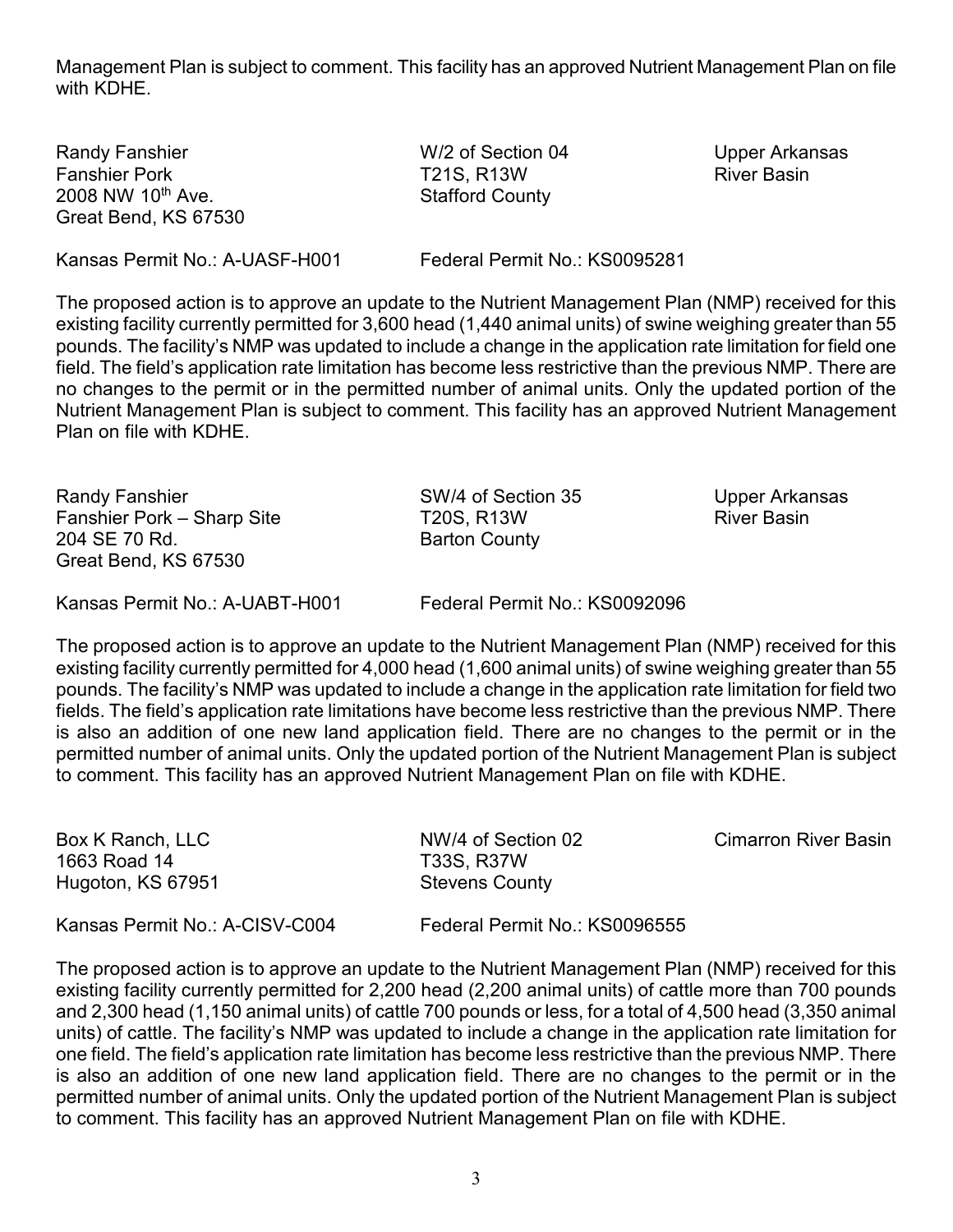# **\*\*\*\*\*\*\*\*\*\*\*\*\*\*\*\*\*\*\*\*\*\*\*\*\*\*\*\*\*\*\*\*\*\*\*\*\*\*\*\*\*\*\*\*\*\*\*\*\*\*\*\*\*\*\*\*\*\*\*\*\*\*\*\*\*\*\*\*\*\*\*\*\*\*\*\*\*\*\*\*\*\*\*\*\*\*\*\*\*\*\*\*\*\*\*\*\*\*\*\*\*\*\*\*\*\*\*\*\*\*\*\*\*\*\* Public Notice No. KS-AG-R-22-009 Per Kansas Statutes Annotated 65-171d, the following Registration has been received for a proposed facility: Name and Address of Registrant Legal Description**<br>
NW/4 of Section 20<br>
NW/4 of Section 20 NW/4 of Section 20 Washington 2069 Prairie Rd. T02S, R03E Washington, KS 66968

# **Public Notice No.: KS-EG-22-006/10**

**In accordance with K.A.R. 28-46-7 and the authority vested with the State by the administrator of the U.S. Environmental Protection Agency, draft permits have been prepared for the use of the well(s) described below within the State of Kansas.** 

\*\*\*\*\*\*\*\*\*\*\*\*\*\*\*\*\*\*\*\*\*\*\*\*\*\*\*\*\*\*\*\*\*\*\*\*\*\*\*\*\*\*\*\*\*\*\*\*\*\*\*\*\*\*\*\*\*\*\*\*\*\*\*\*\*\*\*\*\*\*\*\*\*\*\*\*\*\*\*\*\*\*\*\*\*\*\*\*\*\*\*\*\*\*\*\*\*\*\*\*\*\*\*\*\*\*\*\*\*\*\*\*\*\*

### **NAME AND ADDRESS OF APPLICANT**

Occidental Chemical Corporation 6200 South Ridge Road Wichita, KS 67215 Permit No.: KS-03-173-OP3 Legal Description: Pauly 3-1: NE¼, NW¼, NW¼, S29, T29S, R2W, Sedgwick County, Kansas Pauly 3-2: NW¼, NE¼, NW¼, S29, T29S, R2W, Sedgwick County, Kansas Pauly 3-3: NW¼, NE¼, NW¼, S29, T29S, R2W, Sedgwick County, Kansas Pauly 3-4: NE¼, NE¼, NW¼, S29, T29S, R2W, Sedgwick County, Kansas Pauly 3-5: NE¼, NE¼, NW¼, S29, T29S, R2W, Sedgwick County, Kansas **Well Number Location** Pauly 3-1: Latitude: 37.502692" Longitude: -97.565525" Pauly 3-2: Latitude: 37.502694" Longitude: -97.564489" Pauly 3-3: Latitude: 37.502697" Longitude: -97.563456" Pauly 3-4: Latitude: 37.502701" Longitude: -97.562422" Pauly 3-5: Latitude: 37.502703" Longitude: -97.561386"

The proposed action is to modify five Class III Injection Well permits for the wells listed above. These wells are authorized to mine salt from the Hutchinson Salt Member of the Wellington Formation by solution mining methods or as otherwise specified within the permit. Freshwater shall be injected into and saturated brine withdrawn from wells Pauly 3-1, 3-2, 3-3, 3-4 and 3-5. The top of the cavity shall be no shallower than 250 feet below land surface. Mining shall not extend into the upper 50 feet of the salt deposit. The maximum operational injection pressure is not to exceed 130 pounds per square inch at the wellhead. The Wellington Formation consists of inter-bedded salt and shale deposits with minor amounts of gypsum. The upper portion of the formation is primarily clayey shale with small amounts of gypsum present. The lower portion, which is known as the Hutchinson Salt member, is mainly salt with interbedded shale deposits. The salt deposits beneath Occidental Chemical Corporation's salt mining operations described herein are first encountered at about 200 feet below ground surface and extended to a depth of about 405 feet. All construction, monitoring, and operation of these wells shall meet the requirements that apply to Class III Injection wells under the Kansas UIC Regulations, K.A.R. 28-46-1 through 28-46-45 and other requirements of KDHE.

\*\*\*\*\*\*\*\*\*\*\*\*\*\*\*\*\*\*\*\*\*\*\*\*\*\*\*\*\*\*\*\*\*\*\*\*\*\*\*\*\*\*\*\*\*\*\*\*\*\*\*\*\*\*\*\*\*\*\*\*\*\*\*\*\*\*\*\*\*\*\*\*\*\*\*\*\*\*\*\*\*\*\*\*\*\*\*\*\*\*\*\*\*\*\*\*\*\*\*\*\*\*\*\*\*\*\*\*\*\*\*\*\*\*\*\* Persons wishing to comment on or object to the draft documents and/or permit applications must submit their comments in writing to the Kansas Department of Health and Environment (KDHE) if they wish to have the comments or objections considered in the decision-making process. All written comments regarding the draft documents, application or registration notices received on or before *June 18, 2022*